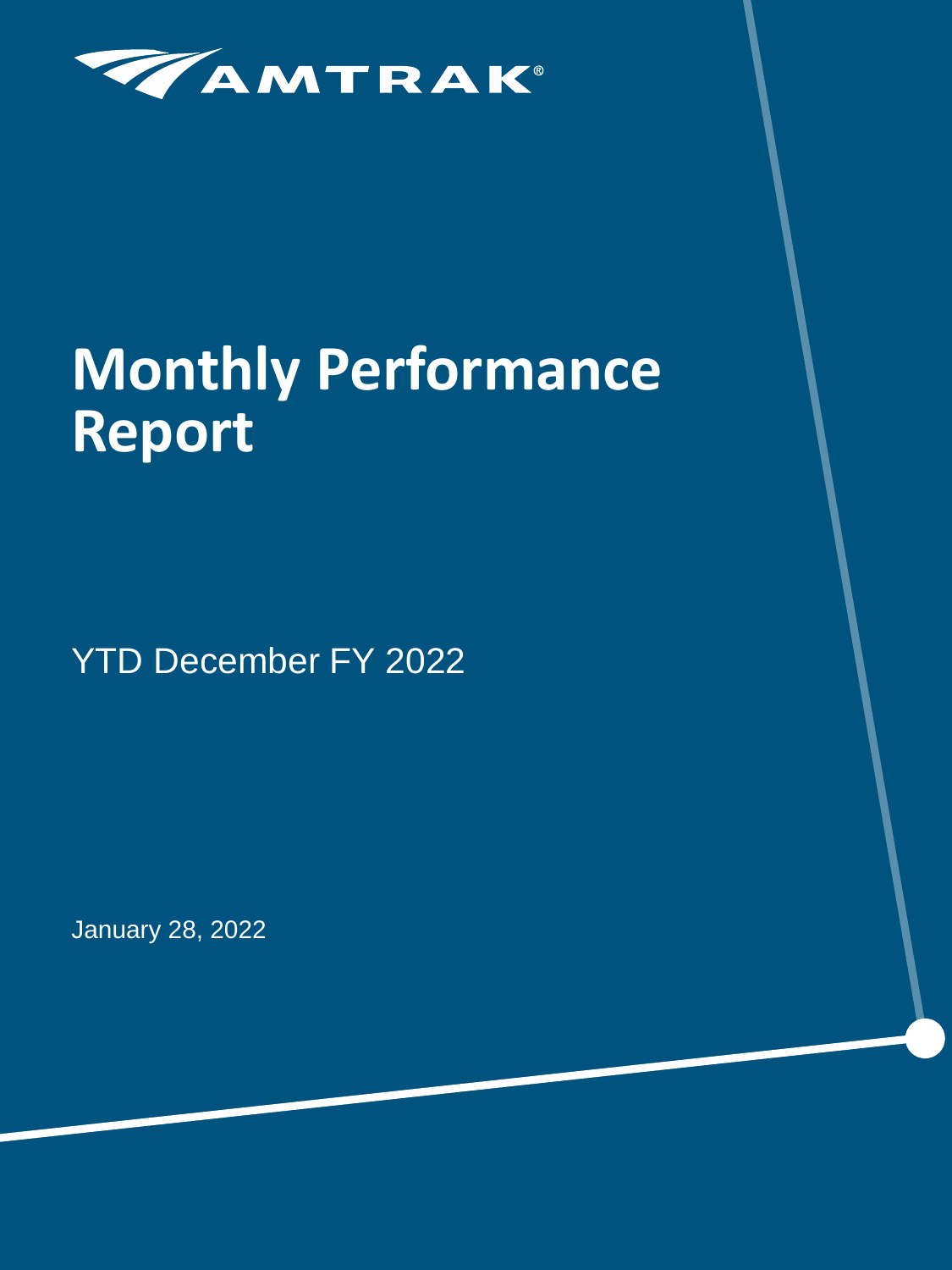## **Financial Summary**

**Operating:** Adjusted Operating Earnings of (**\$151.1MM)** through December FY22 are \$46.9MM favorable vs Plan and \$123.2MM favorable vs prior year. Total revenue is \$21.5MM favorable (driven by ticket revenue) and total expenses are \$25.4MM favorable (primarily driven by driven by Casualty and Other Claims, Wages & Overtime, Facility, Communication & Office, and Professional Fees & Data Processing) vs Plan.

**Capital:** Capital spend of **\$459.3MM** for YTD FY22 is (\$377.3MM) lower vs Plan and an increase of \$103.4MM vs prior year. Lower spend vs Plan is mainly driven by lower spend in Gateway, Engineering, New Acela, Mechanical, and ADA and capital projects.





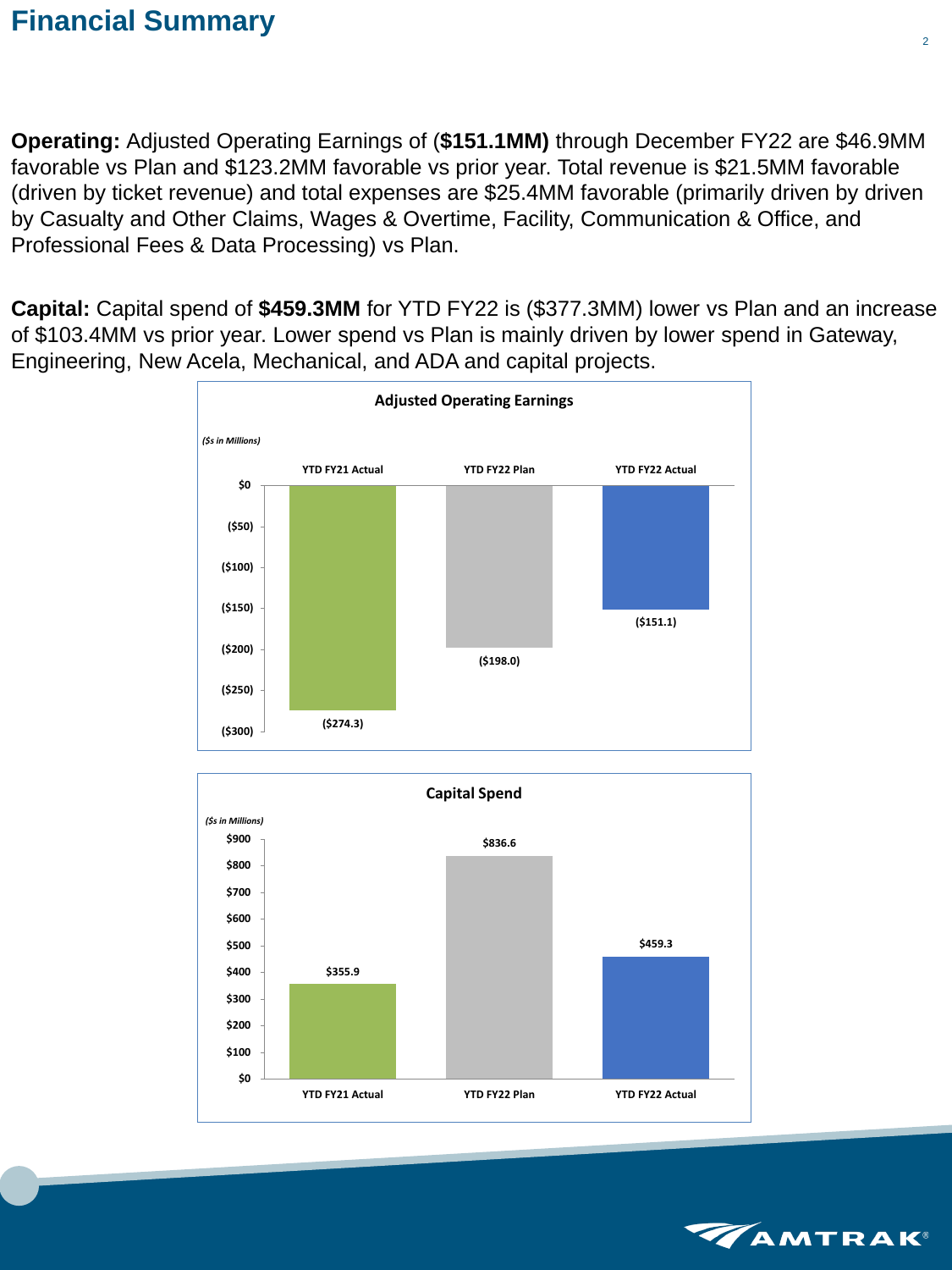## **Operating Results**

|                                           |                     |                     |                     | FY 2022 vs Plan |            |        |       |    |                     |    |                     |    |        |        |
|-------------------------------------------|---------------------|---------------------|---------------------|-----------------|------------|--------|-------|----|---------------------|----|---------------------|----|--------|--------|
|                                           |                     | <b>Prior Year</b>   | <b>Actual</b>       |                 | Y/Y Growth |        | Plan  |    | <b>Actual</b>       |    | Fav/(Unfav) vs Plan |    |        |        |
| (\$s in Millions)                         |                     | <b>YTD Dec FY21</b> | <b>YTD Dec FY22</b> |                 |            | \$     | %     |    | <b>YTD Dec FY22</b> |    | <b>YTD Dec FY22</b> |    | Ś      | %      |
| Ticket Revenue (Adjusted)                 | \$                  | 120.0               | \$                  | 428.9           | \$         | 309.0  | 257%  | \$ | 393.1               | \$ | 428.9               | \$ | 35.9   | 9%     |
| Food & Beverage                           |                     | 2.5                 |                     | 9.9             |            | 7.4    | 290%  |    | 10.8                |    | 9.9                 |    | (0.9)  | (9%)   |
| <b>State Supported Train Revenue</b>      |                     | 98.8                |                     | 69.2            |            | (29.6) | (30%) |    | 86.8                |    | 69.2                |    | (17.6) | (20%)  |
| <b>Subtotal Passenger Related Revenue</b> |                     | 221.4               |                     | 508.0           |            | 286.7  | 130%  |    | 490.7               |    | 508.0               |    | 17.3   | 4%     |
| <b>Other Core Revenue</b>                 |                     | 67.7                |                     | 79.6            |            | 11.9   | 18%   |    | 71.1                |    | 79.6                |    | 8.5    | 12%    |
| Ancillary Revenue                         |                     | 84.3                |                     | 85.0            |            | 0.7    | 1%    |    | 89.4                |    | 85.0                |    | (4.4)  | (5%)   |
| <b>Total Revenue</b>                      |                     | 373.4               |                     | 672.7           |            | 299.2  | 80%   |    | 651.2               |    | 672.7               |    | 21.5   | 3%     |
| Salaries                                  |                     | 81.7                |                     | 98.1            |            | 16.4   | 20%   |    | 94.1                |    | 98.1                |    | (4.0)  | (4%)   |
| Wages & Overtime                          |                     | 243.0               |                     | 288.2           |            | 45.2   | 19%   |    | 298.4               |    | 288.2               |    | 10.2   | 3%     |
| <b>Employee Benefits</b>                  |                     | 103.4               |                     | 129.9           |            | 26.5   | 26%   |    | 130.5               |    | 129.9               |    | 0.6    | 0%     |
| <b>Employee Related</b>                   |                     | 4.5                 |                     | 8.4             |            | 3.9    | 87%   |    | 10.2                |    | 8.4                 |    | 1.8    | 18%    |
| Salaries, Wages & Benefits                |                     | 432.6               |                     | 524.6           |            | 92.0   | 21%   |    | 533.3               |    | 524.6               |    | 8.7    | 2%     |
| <b>Train Operations</b>                   |                     | 49.1                |                     | 72.1            |            | 23.0   | 47%   |    | 73.0                |    | 72.1                |    | 1.0    | 1%     |
| Fuel, Power & Utilities                   |                     | 37.4                |                     | 63.1            |            | 25.7   | 69%   |    | 65.2                |    | 63.1                |    | 2.2    | 3%     |
| Materials                                 |                     | 25.5                |                     | 32.8            |            | 7.3    | 29%   |    | 35.9                |    | 32.8                |    | 3.1    | 9%     |
| Facility, Communication & Office          |                     | 36.8                |                     | 45.0            |            | 8.2    | 22%   |    | 53.6                |    | 45.0                |    | 8.6    | 16%    |
| Advertising and Sales                     |                     | 8.0                 |                     | 19.9            |            | 11.9   | 149%  |    | 21.1                |    | 19.9                |    | 1.2    | 6%     |
| Casualty and Other Claims                 |                     | 12.0                |                     | 5.8             |            | (6.2)  | (51%) |    | 16.4                |    | 5.8                 |    | 10.6   | 65%    |
| Professional Fees & Data Processing       |                     | 41.0                |                     | 44.6            |            | 3.7    | 9%    |    | 52.9                |    | 44.6                |    | 8.3    | 16%    |
| All Other Expense                         |                     | 42.3                |                     | 54.7            |            | 12.3   | 29%   |    | 41.9                |    | 54.7                |    | (12.7) | (30%)  |
| Transfer to Capital & Ancillary           |                     | (36.8)              |                     | (38.7)          |            | (1.9)  | (5%)  |    | (44.2)              |    | (38.7)              |    | (5.5)  | (12%)  |
| <b>Total Expense</b>                      |                     | 647.8               |                     | 823.8           |            | 176.0  | 27%   |    | 849.2               |    | 823.8               |    | 25.4   | 3%     |
| <b>Adjusted Operating Earnings</b>        | \$                  | (274.3)             | \$                  | (151.1)         | \$         | 123.2  | 45%   | \$ | (198.0)             | \$ | (151.1)             | \$ | 46.9   | 24%    |
| <b>OPEB's and Pension</b>                 |                     | 9.5                 |                     | 8.1             |            | (1.4)  | (15%) |    | 9.4                 |    | 8.1                 |    | (1.3)  | (14%)  |
| Project Related Revenue & Expense         |                     | (32.4)              |                     | (32.4)          |            | 0.0    | 0%    |    | (16.1)              |    | (32.4)              |    | (16.3) | (101%) |
| Depreciation                              |                     | (237.8)             |                     | (224.8)         |            | 13.0   | 5%    |    | (240.8)             |    | (224.8)             |    | 16.0   | 7%     |
| Office of Inspector General               |                     | (5.5)               |                     | (6.0)           |            | (0.5)  | (9%)  |    | (6.0)               |    | (6.0)               |    | (0.1)  | (1%)   |
| <b>State Capital Payment Amortization</b> |                     | 33.5                |                     | 35.1            |            | 1.6    | 5%    |    | 34.4                |    | 35.1                |    | 0.7    | 2%     |
| Non-Operating Inc/(Exp)                   |                     | (5.5)               |                     | (6.9)           |            | (1.5)  | (27%) |    | (3.0)               |    | (6.9)               |    | (3.9)  | (132%) |
| Net Income/(Loss)                         | $\ddot{\bm{\zeta}}$ | (512.5)             | \$                  | (378.1)         | \$         | 134.4  | 26%   | \$ | (420.0)             | \$ | (378.1)             | \$ | 41.9   | 10%    |

**\*State Supported Train Revenue – includes revenue from CARES Act Funding**

**Revenues:** Total revenue of **\$672.7MM** through December FY22 is \$21.5MM favorable vs Plan and an increase of \$299.2MM vs prior year. YOY variance is mainly driven by higher passenger related revenue due to the recovery from the COVID-19 pandemic.

**Expenses:** Total expenses of **\$823.8MM** through December FY22 are \$25.4MM favorable vs Plan primarily driven by Casualty and Other Claims, Wages & Overtime, Facility, Communication & Office, and Professional Fees & Data Processing. The increase of \$176.0MM vs prior year is driven by higher expenses in Salaries, Wages & Benefits, Fuel, Power & Utilities, and Train Operations.

**Note:** Amtrak reports Adjusted Operating Earnings as the key financial measure to evaluate results, Net Income/(Loss) will continue to be reported for reference. Adjusted Operating earnings represents Amtrak's cash funding needs and is a reasonable proxy for Federal Operating Support needed in line with the appropriation. Route level results (reported on page 8) reflect the change to Adjusted Operating Earnings, in line with consolidated financials.

**Note:** Adjusted Operating Earnings is defined as GAAP Net Loss excluding: (1) certain non-cash items (depreciation, income tax expense, non-cash portion of pension and other post retirement employment benefits, and state capital payment amortization); and (2) GAAP income statement items reported with capital or debt results or other grants (project related revenue/costs reported with capital results, expense related to Inspector General's office, and interest expense, net).

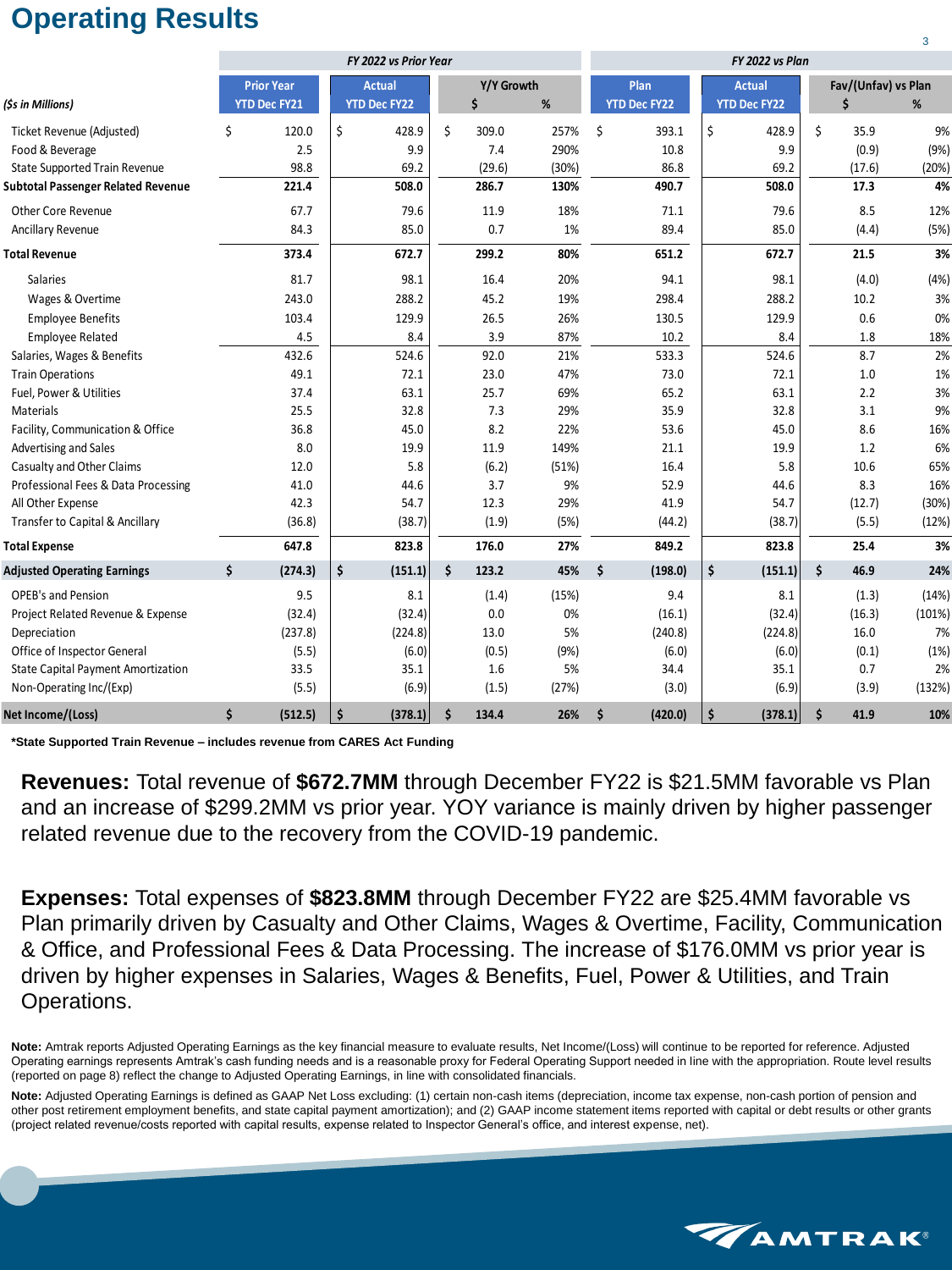## **Capital Results**

|                                    |                     | <b>FY2022 vs Prior Year</b> |              |       | FY 2022 vs Plan     |                     |                             |       |  |  |  |  |
|------------------------------------|---------------------|-----------------------------|--------------|-------|---------------------|---------------------|-----------------------------|-------|--|--|--|--|
|                                    |                     |                             |              |       |                     |                     |                             |       |  |  |  |  |
| (\$s in Millions)                  | <b>Actual</b>       | <b>Actual</b>               | Y/Y Growth   |       | Plan                | <b>Actual</b>       | <b>Over/(Under) vs Plan</b> |       |  |  |  |  |
|                                    | <b>YTD Dec FY21</b> | <b>YTD Dec FY22</b>         | \$           | $\%$  | <b>YTD Dec FY22</b> | <b>YTD Dec FY22</b> | S                           | %     |  |  |  |  |
| Engineering                        | \$<br>165.3         | \$<br>124.9                 | \$<br>(40.4) | (24%) | \$<br>245.1         | \$<br>124.9         | \$<br>(120.2)               | (49%) |  |  |  |  |
| Mechanical                         | 64.9                | 69.4                        | 4.5          | 7%    | 104.9               | 69.4                | (35.5)                      | (34%) |  |  |  |  |
| Operations                         | 3.6                 | 5.2                         | 1.6          | 44%   | 10.1                | 5.2                 | (5.0)                       | (49%) |  |  |  |  |
| <b>Total Operations</b>            | 233.8               | 199.4                       | (34.3)       | (15%) | 360.1               | 199.4               | (160.7)                     | (45%) |  |  |  |  |
| IT.                                | 19.5                | 25.0                        | 5.5          | 28%   | 33.4                | 25.0                | (8.4)                       | (25%) |  |  |  |  |
| <b>Commerical &amp; Marketing</b>  | 0.3                 | 0.1                         | (0.2)        | (76%) | 1.6                 | 0.1                 | (1.5)                       | (96%) |  |  |  |  |
| <b>ADA</b>                         | 27.0                | 21.8                        | (5.2)        | (19%) | 38.1                | 21.8                | (16.2)                      | (43%) |  |  |  |  |
| Real Estate, Stations & Facilities | 28.3                | 40.6                        | 12.3         | 44%   | 42.3                | 40.6                | (1.7)                       | (4%)  |  |  |  |  |
| APD & Emergency Management         | 0.8                 | 1.4                         | 0.5          | 64%   | 3.6                 | 1.4                 | (2.3)                       | (62%) |  |  |  |  |
| Safety                             | 0.2                 | 1.5                         | 1.3          | 684%  | 3.4                 | 1.5                 | (1.9)                       | (56%) |  |  |  |  |
| Enviromental                       | 1.8                 | 2.1                         | 0.3          | 19%   | 3.6                 | 2.1                 | (1.5)                       | (42%) |  |  |  |  |
| Procurement                        | 0.5                 | 0.3                         | (0.2)        | (37%) | 1.9                 | 0.3                 | (1.6)                       | (85%) |  |  |  |  |
| New Acela                          | 29.6                | 41.0                        | 11.4         | 39%   | 85.2                | 41.0                | (44.2)                      | (52%) |  |  |  |  |
| Gateway                            | 4.0                 | 7.1                         | 3.1          | 79%   | 133.4               | 7.1                 | (126.3)                     | (95%) |  |  |  |  |
| Planning & Strategy                | 10.6                | 22.1                        | 11.5         | 109%  | 25.6                | 22.1                | (3.5)                       | (14%) |  |  |  |  |
| <b>B&amp;P Tunnel</b>              | 0.3                 | 5.5                         | 5.2          | N/A   | 7.4                 | 5.5                 | (1.9)                       | (25%) |  |  |  |  |
| <b>Intercity Trainsets</b>         |                     | 90.4                        | 90.4         | N/A   | 96.6                | 90.4                | (6.3)                       | (6%)  |  |  |  |  |
| Other, OVHD Adjustment             | (0.7)               | 1.0                         | 1.7          | 250%  | 0.3                 | 1.0                 | 0.7                         | 251%  |  |  |  |  |
| <b>Total Capital Spend</b>         | \$<br>355.9         | \$<br>459.3                 | 103.4        | 29%   | \$<br>836.6         | \$<br>459.3         | \$<br>(377.3)               | (45%) |  |  |  |  |

**FY22 vs. December Plan**: YTD FY22 capital spend of \$459.3MM is (\$377.3MM) or (45%) lower vs Plan driven by lower spend in Gateway, Engineering, New Acela, Mechanical, and ADA capital projects.

**FY22 vs. Prior Year:** YTD FY22 capital spend is \$103.4MM or 29% higher than prior year primarily driven by higher spend in Intercity Trainsets, Real Estate, Stations & Facilities, Planning & Strategy, and New Acela capital projects. This is partially offset by a decrease in Engineering spend.



4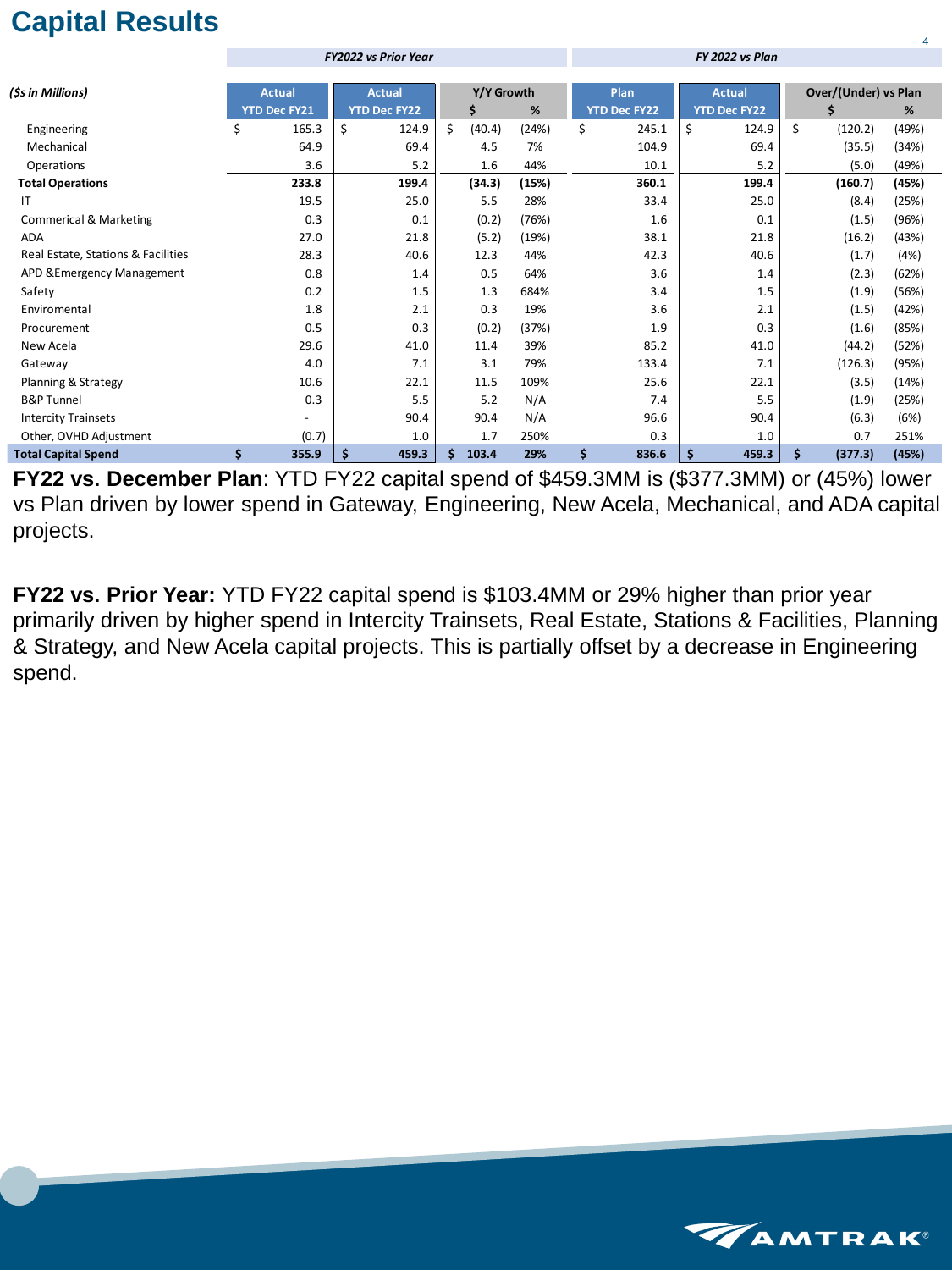## **Key Performance Indicators**

|                                          |                     |                     |                     |                     |      |            | 5    |  |
|------------------------------------------|---------------------|---------------------|---------------------|---------------------|------|------------|------|--|
|                                          | <b>Prior Year</b>   | <b>Plan</b>         | <b>Actual</b>       | Fav/(Unfav) vs Plan |      | Y/Y Growth |      |  |
|                                          | <b>YTD Dec FY21</b> | <b>YTD Dec FY22</b> | <b>YTD Dec FY22</b> | #                   | %    | #          | %    |  |
| <b>Key Performance Indicators</b>        |                     |                     |                     |                     |      |            |      |  |
| Ridership (in thousands):                |                     |                     |                     |                     |      |            |      |  |
| <b>Northeast Corridor</b>                | 576                 | 2,167               | 2,185               | 18                  | 1%   | 1,609      | 279% |  |
| <b>State Supported</b>                   | 853                 | 2,453               | 2,433               | (19)                | (1%) | 1,581      | 185% |  |
| Long Distance                            | 361                 | 859                 | 912                 | 53                  | 6%   | 551        | 153% |  |
| <b>Total Ridership</b>                   | 1,790               | 5,478               | 5,530               | 52                  | 1%   | 3,740      | 209% |  |
| RASM (in cents)                          | 12.59               | 17.29               | 19.48               | 2.18                | 13%  | 7          | 55%  |  |
| CASM (in cents)                          | 25.66               | 22.41               | 24.21               | (1.81)              | (8%) | (1)        | (6%) |  |
| Cost Recovery Ratio (NTS)                | 49.0%               | 77.2%               | 80.4%               | $3.3$ pp            |      | 31.4 pp    |      |  |
| <b>Customer Satisfaction Index (CSI)</b> | 84.1%               | 81.1%               | 81.5%               | $0.5$ pp            |      | $(2.5)$ pp |      |  |
| <b>Other Indicators (in millions)</b>    |                     |                     |                     |                     |      |            |      |  |
| <b>Seat Miles</b>                        | 1,839.4             | 2,903.0             | 2,700.2             | (202.7)             | (7%) | 861        | 47%  |  |
| Passenger Miles                          | 428.6               | 1,141.8             | 1,193.9             | 52.1                | 5%   | 765        | 179% |  |
| <b>Train Miles</b>                       | 5.5                 | 9.0                 | 8.8                 | (0.2)               | (2%) | 3          | 59%  |  |



**Ridership:** Ridership of **5.5MM** for FY22 is in line with Plan and **3.7MM** higher vs prior year driven by higher ridership across all service lines due to the recovery from the COVID-19 pandemic.

**Note:** Key Performance Indicators and Other Indicators are representative of National Train Service (NTS) (NEC, State Supported, and Long Distance) results RASM is defined as NTS (NEC, State Supported, and Long Distance) operating revenue divided by seat miles. CASM is defined as NTS (NEC, State Supported, and Long Distance) operating expenses divided by seat miles. Cost Recovery Ratio is defined as NTS (NEC, state supported, long distance) operating revenue divided by operating expenses

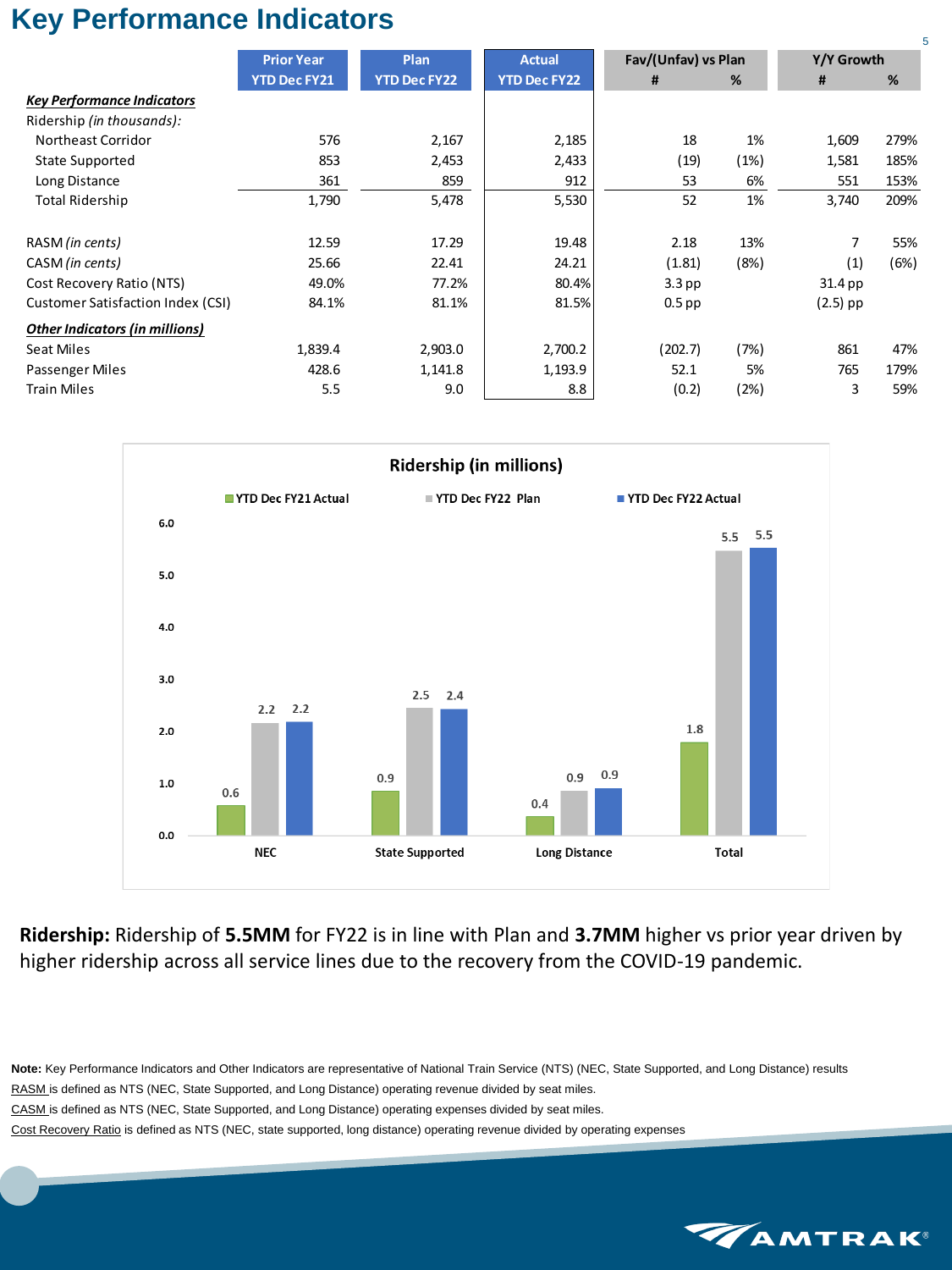### **Sources and Uses Account (Level 1)**

| <b>Northeast</b><br><b>Corridor</b><br><b>Account</b> | <b>National</b><br><b>Network</b><br><b>Account</b> | <u>Total</u>          |
|-------------------------------------------------------|-----------------------------------------------------|-----------------------|
|                                                       |                                                     |                       |
| 343,805                                               | 328,881                                             | 672,686               |
| 77,805                                                | 20,432                                              | 98,238                |
| 23,661                                                | 190,413                                             | 214,074               |
| 445,271                                               | 539,727                                             | 984,998               |
|                                                       |                                                     |                       |
|                                                       |                                                     | 823,799               |
| 8,312                                                 | (159, 425)                                          | (151, 113)            |
|                                                       |                                                     |                       |
|                                                       |                                                     |                       |
| 109,778                                               | 51,421                                              | 161,199               |
|                                                       |                                                     |                       |
| 261,023                                               | 198,284                                             | 459,307               |
| 19,693                                                | 701                                                 | 20,394                |
| $\boldsymbol{\zeta}$                                  | $\zeta$<br>(147, 564)                               | $\zeta$<br>(318, 503) |
|                                                       | 335,493                                             | 488,306<br>(170, 938) |

**Federal funding includes CARES Act, ECRA and ARPA Funding**

FY22 net change in cash flows is (\$0.319MM) for Consolidated Amtrak, (\$0.171MM) for NEC and (\$0.148MM) for National Network.